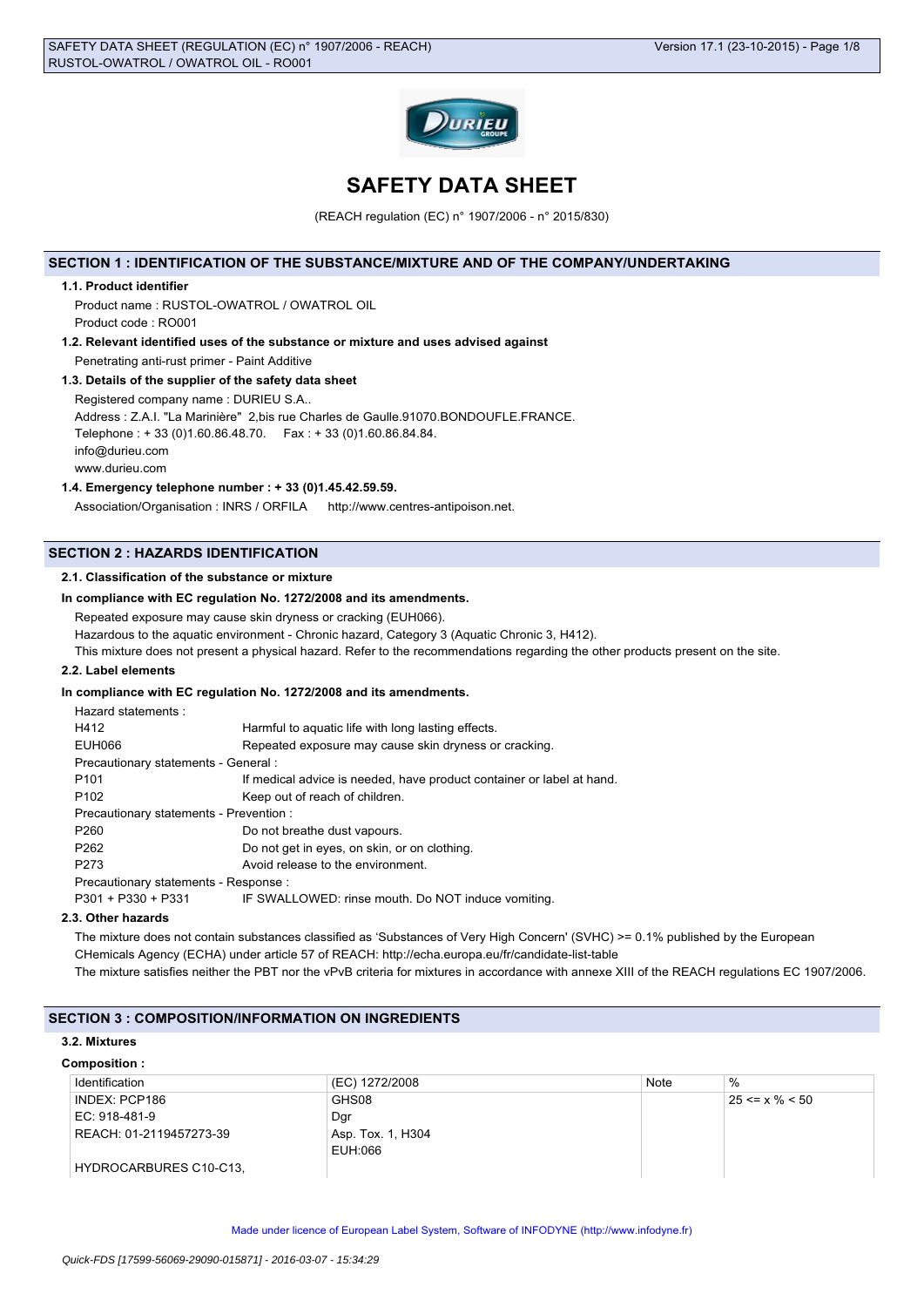| N-ALCANES, ISOALCANES,        |                         |                       |
|-------------------------------|-------------------------|-----------------------|
| CYCLIQUES, <2% AROMATIQUES    |                         |                       |
| <b>INDEX: 298</b>             | GHS09, GHS07, GHS08     | $2.5 \le x \% \le 10$ |
| EC: 918-811-1                 | Dgr                     |                       |
| REACH: 01-2119463583-34       | Asp. Tox. 1, H304       |                       |
|                               | STOT SE 3. H336         |                       |
| HYDROCARBONS, C10, AROMATICS, | Aquatic Chronic 2, H411 |                       |
| <1% NAPHTALENE                | EUH:066                 |                       |
|                               |                         |                       |

# **Other data :**

According to Note 4 of Directive 2001/59/CE the preparation is not considered as non viscous (fluid). Notes H and P (DIRECTIVE 67/548/CEE, ANNEXE I) are applicable.

### **SECTION 4 : FIRST AID MEASURES**

As a general rule, in case of doubt or if symptoms persist, always call a doctor. NEVER induce swallowing by an unconscious person.

#### **4.1. Description of first aid measures**

#### **In the event of splashes or contact with eyes :**

Wash thoroughly with fresh, clean water for 15 minutes holding the eyelids open.

### **In the event of splashes or contact with skin :**

Remove contaminated clothing and wash the skin thoroughly with soap and water or a recognised cleaner.

Watch out for any remaining product between skin and clothing, watches, shoes, etc.

If the contaminated area is widespread and/or there is damage to the skin, a doctor must be consulted or the patient transferred to hospital.

### **In the event of swallowing :**

In the event of swallowing, if the quantity is small (no more than one mouthful), rinse the mouth with water and consult a doctor.

Keep the person exposed at rest. Do not force vomiting.

Seek medical attention, showing the label.

If swallowed accidentally, call a doctor to ascertain whether observation and hospital care will be necessary. Show the label.

### **4.2. Most important symptoms and effects, both acute and delayed**

No data available.

#### **4.3. Indication of any immediate medical attention and special treatment needed**

No data available.

#### **SECTION 5 : FIREFIGHTING MEASURES**

This product is not classed as flammable.

### **5.1. Extinguishing media**

In the event of fire, use specifically suitable extinguishing agents. Never use water.

### **Suitable methods of extinction**

- In the event of a fire, use :
- sprayed water or water mist
- foam
- multipurpose ABC powder
- BC powder
- carbon dioxide (CO2)

### **Unsuitable methods of extinction**

Direct water jet.

#### **5.2. Special hazards arising from the substance or mixture**

A fire will often produce a thick black smoke. Exposure to decomposition products may be hazardous to health.

Do not breathe in smoke.

In the event of a fire, the following may be formed :

- carbon monoxide (CO)
- carbon dioxide (CO2)

### **5.3. Advice for firefighters**

No data available.

### **SECTION 6 : ACCIDENTAL RELEASE MEASURES**

### **6.1. Personal precautions, protective equipment and emergency procedures**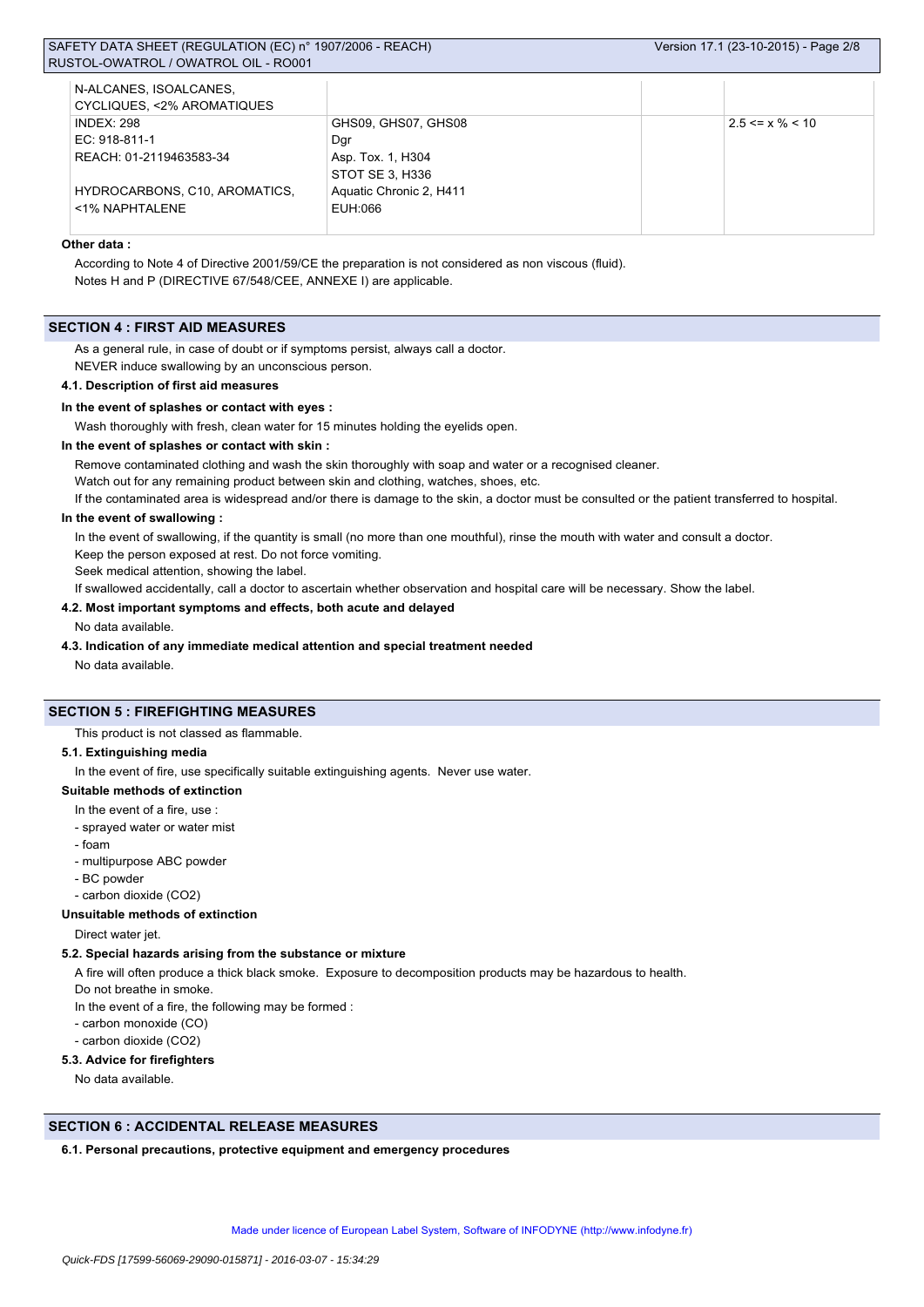Consult the safety measures listed under headings 7 and 8.

### **For non first aid worker**

Avoid any contact with the skin and eyes.

#### **For first aid worker**

First aid workers will be equipped with suitable personal protective equipment (See section 8).

#### **6.2. Environmental precautions**

Contain and control the leaks or spills with non-combustible absorbent materials such as sand, earth, vermiculite, diatomaceous earth in drums for waste disposal.

Prevent any material from entering drains or waterways.

#### **6.3. Methods and material for containment and cleaning up**

Clean preferably with a detergent, do not use solvents.

### **6.4. Reference to other sections**

No data available.

# **SECTION 7 : HANDLING AND STORAGE**

Requirements relating to storage premises apply to all facilities where the mixture is handled.

### **7.1. Precautions for safe handling**

Always wash hands after handling.

Remove and wash contaminated clothing before re-using.

Ensure that there is adequate ventilation, especially in confined areas.

#### **Fire prevention :**

Handle in well-ventilated areas.

Prevent access by unauthorised personnel.

#### **Recommended equipment and procedures :**

For personal protection, see section 8.

Observe precautions stated on label and also industrial safety regulations.

Never pour water into this mixture.

Packages which have been opened must be reclosed carefully and stored in an upright position.

#### **Prohibited equipment and procedures :**

No smoking, eating or drinking in areas where the mixture is used.

#### **7.2. Conditions for safe storage, including any incompatibilities**

Do not keep in plastic containers - may soften plastic.

Stock between +5°C and +30°C in a dry, well ventilated place.

#### **Storage**

Keep out of reach of children.

Keep the container tightly closed in a dry, well-ventilated place.

The floor must be impermeable and form a collecting basin so that, in the event of an accidental spillage, the liquid cannot spread beyond this area.

### **Packaging**

Always keep in packaging made of an identical material to the original.

Recommended types of packaging :

- Vats
- Drums
- Buckets

# **7.3. Specific end use(s)**

No data available.

#### **SECTION 8 : EXPOSURE CONTROLS/PERSONAL PROTECTION**

### **8.1. Control parameters**

No data available.

# **8.2. Exposure controls**

### **Personal protection measures, such as personal protective equipment**

Use personal protective equipment that is clean and has been properly maintained.

Store personal protective equipment in a clean place, away from the work area.

Never eat, drink or smoke during use. Remove and wash contaminated clothing before re-using. Ensure that there is adequate ventilation, especially in confined areas.

#### **- Eye / face protection**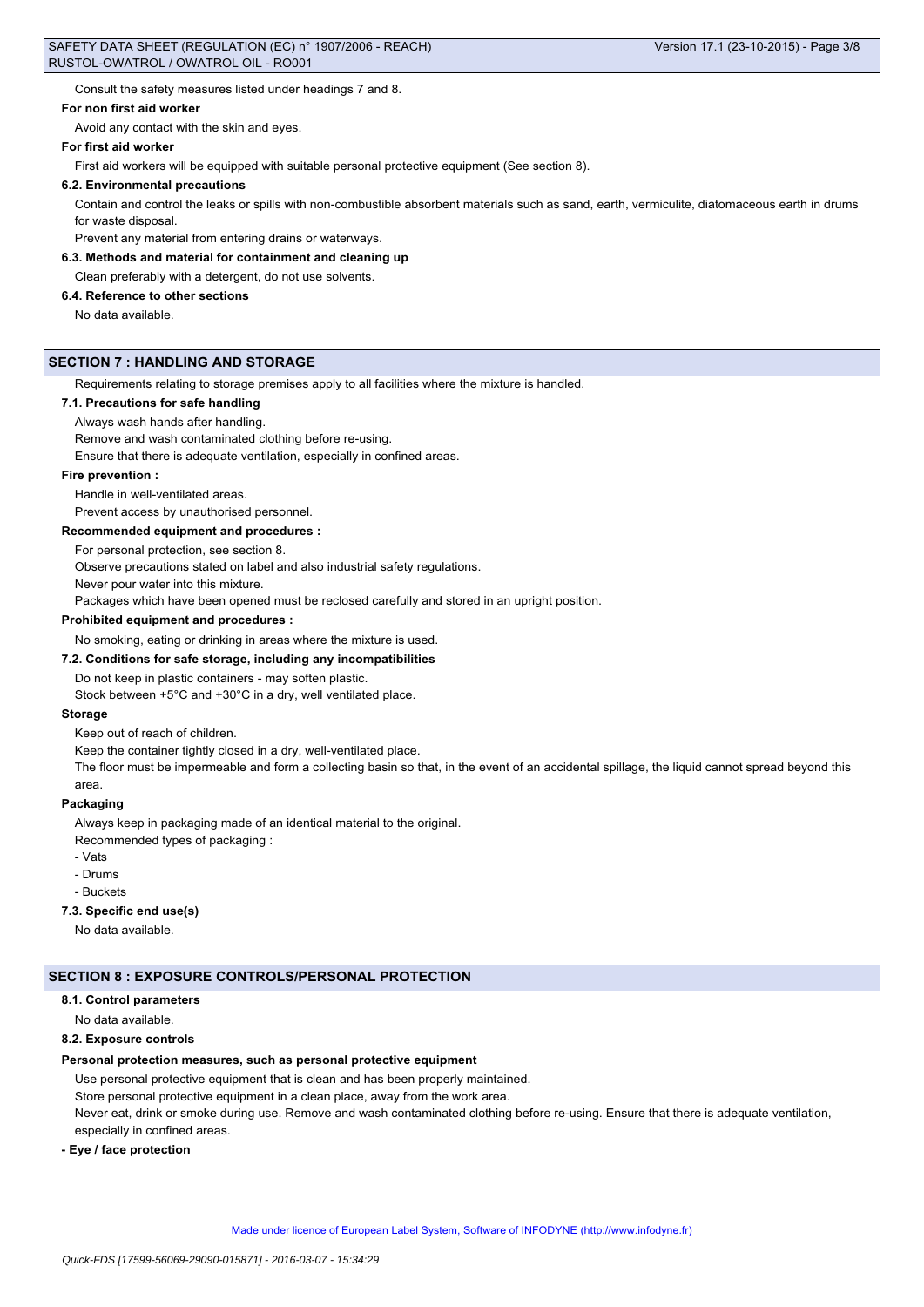Avoid contact with eyes.

Use eye protectors designed to protect against liquid splashes

Before handling, wear safety goggles in accordance with standard EN166.

# **- Hand protection**

Use suitable protective gloves that are resistant to chemical agents in accordance with standard EN374.

Gloves must be selected according to the application and duration of use at the workstation.

Protective gloves need to be selected according to their suitability for the workstation in question : other chemical products that may be handled, necessary physical protections (cutting, pricking, heat protection), level of dexterity required.

Type of gloves recommended :

- Nitrile rubber (butadiene-acrylonitrile copolymer rubber (NBR))

- PVA (Polyvinyl alcohol)
- Recommended properties :

- Impervious gloves in accordance with standard EN374

Permeability time : >480 min for a thickness >0.45 mm

CEN recommendations : EN 420 and EN 374/3

# **- Body protection**

Avoid skin contact.

Wear suitable protective clothing.

Suitable type of protective clothing :

In the event of substantial spatter, wear liquid-tight protective clothing against chemical risks (type 3) in accordance with EN14605 to prevent skin contact.

In the event of a risk of splashing, wear protective clothing against chemical risks (type 6) in accordance with EN13034 to prevent skin contact. Work clothing worn by personnel shall be laundered regularly.

After contact with the product, all parts of the body that have been soiled must be washed.

# **- Respiratory protection**

Type of FFP mask :

Wear a disposable half-mask aerosol filter in accordance with standard EN149.

Category :

- FFP2

Anti-gas and vapour filter(s) (Combined filters) in accordance with standard EN14387 :

- A2 (Brown)

- B2 (Grey)

Particle filter according to standard EN143 :

- P2 (White)

CEN recommendations : EN 136, EN 140, EN 405 for masks and EN 143, EN 149 for filters.

# **SECTION 9 : PHYSICAL AND CHEMICAL PROPERTIES**

### **9.1. Information on basic physical and chemical properties**

# **General information :**

| Physical state:                                        | Fluid liquid.                                                    |  |  |  |
|--------------------------------------------------------|------------------------------------------------------------------|--|--|--|
| Colour:                                                | Amber                                                            |  |  |  |
| Important health, safety and environmental information |                                                                  |  |  |  |
| pH :                                                   | Not relevant.                                                    |  |  |  |
| Boiling point/boiling range:                           | Not relevant.                                                    |  |  |  |
| Flash Point:                                           | $63.00 °C$ .                                                     |  |  |  |
| Vapour pressure (50°C) :                               | Not relevant.                                                    |  |  |  |
| Vapour density:                                        | >1                                                               |  |  |  |
| Density:                                               | < 1                                                              |  |  |  |
| Water solubility:                                      | Insoluble.                                                       |  |  |  |
| Viscosity:                                             | $>20.5$ mm <sup>2</sup> /s (40°C)                                |  |  |  |
|                                                        | Method for determining the viscosity:                            |  |  |  |
|                                                        | ISO 3105 (Glass capillary kinematic viscometers - Specifications |  |  |  |
|                                                        | and operating instructions).                                     |  |  |  |
| Melting point/melting range:                           | Not specified.                                                   |  |  |  |
| Self-ignition temperature :                            | Not relevant.                                                    |  |  |  |
| Decomposition point/decomposition range :              | Not relevant.                                                    |  |  |  |
| % VOC:                                                 | < 56%                                                            |  |  |  |
| 9.2. Other information                                 |                                                                  |  |  |  |
| $VOC$ (g/l) :                                          | 489                                                              |  |  |  |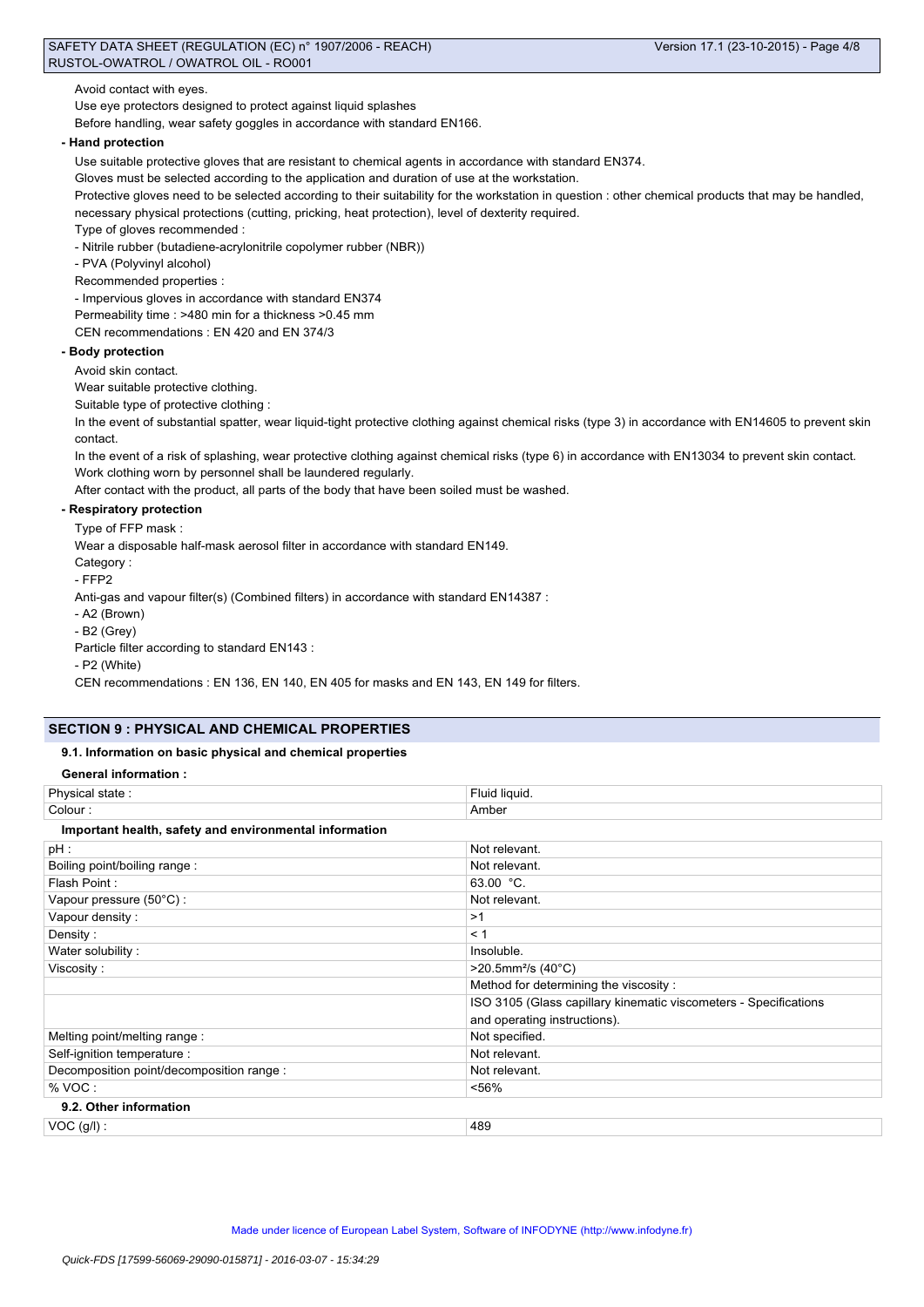### **SECTION 10 : STABILITY AND REACTIVITY**

# **10.1. Reactivity**

No data available.

# **10.2. Chemical stability**

This mixture is stable under the recommended handling and storage conditions in section 7.

# **10.3. Possibility of hazardous reactions**

When exposed to high temperatures, the mixture can release hazardous decomposition products, such as carbon monoxide and dioxide, fumes and nitrogen oxide.

### **10.4. Conditions to avoid**

Avoid :

- humidity

Protect from moisture. Reaction with water can cause an exothermic reaction. Always stock in its original packaging. Do not transfer in another package.

### **10.5. Incompatible materials**

Keep away from :

- water

### **10.6. Hazardous decomposition products**

The thermal decomposition may release/form :

- carbon monoxide (CO)

- carbon dioxide (CO2)

### **SECTION 11 : TOXICOLOGICAL INFORMATION**

### **11.1. Information on toxicological effects**

Exposure to vapours from solvents in the mixture in excess of the stated occupational exposure limit may result in adverse health effects such as mucous membrane and respiratory system irritation and adverse effects on kidney, liver and central nervous system. Symptoms produced will include headaches, numbness, dizziness, fatigue, muscular asthenia and, in extreme cases, loss of consciousness. Repeated or prolonged contact with the mixture may cause removal of natural oil from the skin resulting in non-allergic contact dermatitis and absorption through the skin.

Splashes in the eyes may cause irritation and reversible damage

# **11.1.1. Substances**

### **Acute toxicity :**

HYDROCARBONS, C10, AROMATICS, <1% NAPHTALENE Oral route : LD50 > 5000 mg/kg Species : Rat OCDE Ligne directrice 401 (Toxicité aiguë par voie orale) Dermal route : LD50 > 2000 mg/kg Species : Rabbit OCDE Ligne directrice 402 (Toxicité aiguë par voie cutanée) Inhalation route  $(n/a)$ : LC50 = 4.688 mg/l Species : Rat OCDE Ligne directrice 403 (Toxicité aiguë par inhalation) HYDROCARBURES C10-C13, N-ALCANES, ISOALCANES, CYCLIQUES, <2% AROMATIQUES Oral route : LD50 > 5000 mg/kg Species : Rat OCDE Ligne directrice 401 (Toxicité aiguë par voie orale) Dermal route : LD50 > 5000 mg/kg Species : Rabbit OCDE Ligne directrice 402 (Toxicité aiguë par voie cutanée) Inhalation route  $(n/a)$ : LC50 = 4.951 mg/l Species : Rat OCDE Ligne directrice 403 (Toxicité aiguë par inhalation) **Germ cell mutagenicity :**

HYDROCARBONS, C10, AROMATICS, <1% NAPHTALENE

No mutagenic effect.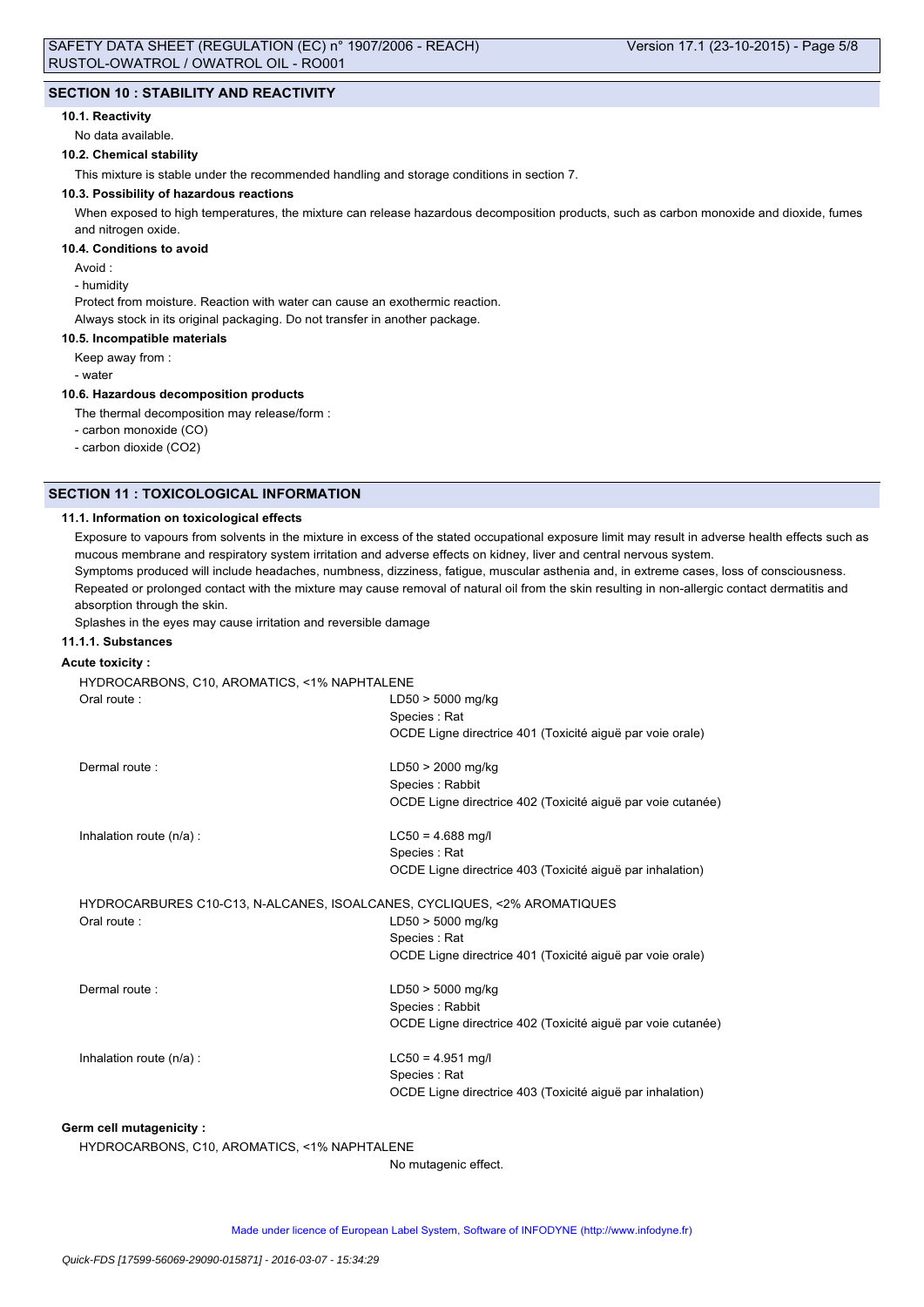### HYDROCARBURES C10-C13, N-ALCANES, ISOALCANES, CYCLIQUES, <2% AROMATIQUES No mutagenic effect.

### **Carcinogenicity :**

HYDROCARBONS, C10, AROMATICS, <1% NAPHTALENE Carcinogenicity Test : Negative.

No carcinogenic effect.

HYDROCARBURES C10-C13, N-ALCANES, ISOALCANES, CYCLIQUES, <2% AROMATIQUES Carcinogenicity Test : Negative. No carcinogenic effect.

### **Reproductive toxicant :**

HYDROCARBONS, C10, AROMATICS, <1% NAPHTALENE No toxic effect for reproduction

OCDE Ligne directrice 414 (Étude de la toxicité pour le développement prénatal)

HYDROCARBURES C10-C13, N-ALCANES, ISOALCANES, CYCLIQUES, <2% AROMATIQUES No toxic effect for reproduction

OCDE Ligne directrice 414 (Étude de la toxicité pour le développement prénatal)

# **11.1.2. Mixture**

# **Other information**

Formula sent to the I.N.R.S.

# **SECTION 12 : ECOLOGICAL INFORMATION**

| Harmful to aquatic life with long lasting effects.                       |                                          |
|--------------------------------------------------------------------------|------------------------------------------|
| The product must not be allowed to run into drains or waterways.         |                                          |
| 12.1. Toxicity                                                           |                                          |
| Insufficient data.                                                       |                                          |
| 12.1.1. Substances                                                       |                                          |
| HYDROCARBONS, C10, AROMATICS, <1% NAPHTALENE                             |                                          |
| Fish toxicity:                                                           | Species : Perca fluviatilis              |
| Crustacean toxicity:                                                     | $EC50 \le 10$ mg/l                       |
|                                                                          | Species : Daphnia magna                  |
|                                                                          | Duration of exposure: 48 h               |
| Algae toxicity:                                                          | $ECr50 = 11$ mg/l                        |
|                                                                          | Species : Pseudokirchnerella subcapitata |
|                                                                          | Duration of exposure: 72 h               |
| HYDROCARBURES C10-C13, N-ALCANES, ISOALCANES, CYCLIQUES, <2% AROMATIQUES |                                          |
| Fish toxicity:                                                           | $LC50 = 1000$ mg/l                       |
|                                                                          | Species : Oncorhynchus mykiss            |
|                                                                          | Duration of exposure: 96 h               |
| Crustacean toxicity:                                                     | $EC50 = 1000$ mg/l                       |
|                                                                          | Species : Daphnia magna                  |
|                                                                          | Duration of exposure: 48 h               |
| Algae toxicity:                                                          | $ECr50 = 1000$ mg/l                      |
|                                                                          | Species : Pseudokirchnerella subcapitata |
|                                                                          | Duration of exposure: 72 h               |
|                                                                          |                                          |

# **12.1.2. Mixtures**

No aquatic toxicity data available for the mixture.

# **12.2. Persistence and degradability**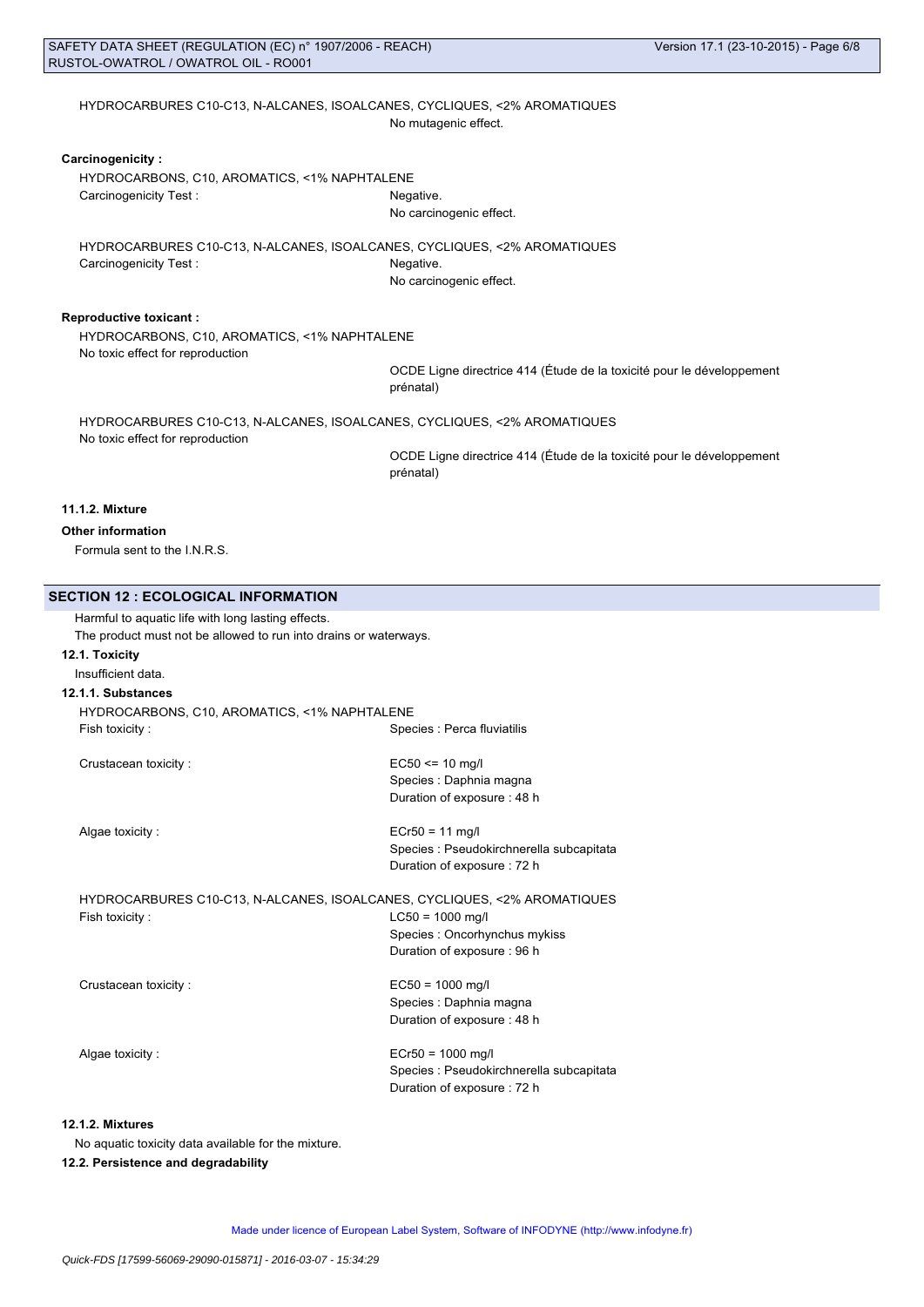### **12.2.1. Substances**

HYDROCARBONS, C10, AROMATICS, <1% NAPHTALENE Biodegradability : no degradability data is available, the substance is considered as not

degrading quickly.

HYDROCARBURES C10-C13, N-ALCANES, ISOALCANES, CYCLIQUES, <2% AROMATIQUES Biodegradability : The Contract of the Rapidly degradable.

### **12.3. Bioaccumulative potential**

# No data available.

**12.4. Mobility in soil**

Contains volatile products that will disperse in air. Contains a solid phase.

**12.5. Results of PBT and vPvB assessment**

No data available.

# **12.6. Other adverse effects**

No data available.

### **SECTION 13 : DISPOSAL CONSIDERATIONS**

Proper waste management of the mixture and/or its container must be determined in accordance with Directive 2008/98/EC.

### **13.1. Waste treatment methods**

Do not pour into drains or waterways.

### **Waste :**

Waste management is carried out without endangering human health, without harming the environment and, in particular without risk to water, air, soil, plants or animals.

Recycle or dispose of waste in compliance with current legislation, preferably via a certified collector or company.

Do not contaminate the ground or water with waste, do not dispose of waste into the environment.

### **Soiled packaging :**

Empty container completely. Keep label(s) on container.

Give to a certified disposal contractor.

**Codes of wastes (Decision 2001/573/EC, Directive 2006/12/EEC, Directive 94/31/EEC on hazardous waste) :**

15 01 10 \* packaging containing residues of or contaminated by dangerous substances

08 01 11 \* waste paint and varnish containing organic solvents or other dangerous substances

### **SECTION 14 : TRANSPORT INFORMATION**

Exempt from transport classification and labelling.

Transport product in compliance with provisions of the ADR for road, RID for rail, IMDG for sea and ICAO/IATA for air transport (ADR 2015 - IMDG 2014 - ICAO/IATA 2015).

### **SECTION 15 : REGULATORY INFORMATION**

### **15.1. Safety, health and environmental regulations/legislation specific for the substance or mixture**

#### **- Classification and labelling information included in section 2:**

The following regulations have been used:

- EU Regulation No. 1272/2008 amended by EU Regulation No. 487/2013.
- EU Regulation No. 1272/2008 amended by EU Regulation No. 758/2013.
- EU Regulation No. 1272/2008 amended by EU Regulation No. 944/2013.
- EU Regulation No. 1272/2008 amended by EU Regulation No. 605/2014.
- EU Regulation No. 1272/2008 amended by EU Regulation No. 1297/2014.
- **Container information:**

No data available.

**- Labelling for VOCs present in varnishes, paints and in vehicle refinishing products (2004/42/EC) :**

The permitted European level of VOC in this ready-to-use product is limited to 489 g/l.

The permitted European level of VOC in the ready-to-use product (category IIAh) is 750 g/l maximum (2007/2010).

**- Particular provisions :**

No data available.

**15.2. Chemical safety assessment**

No data available.